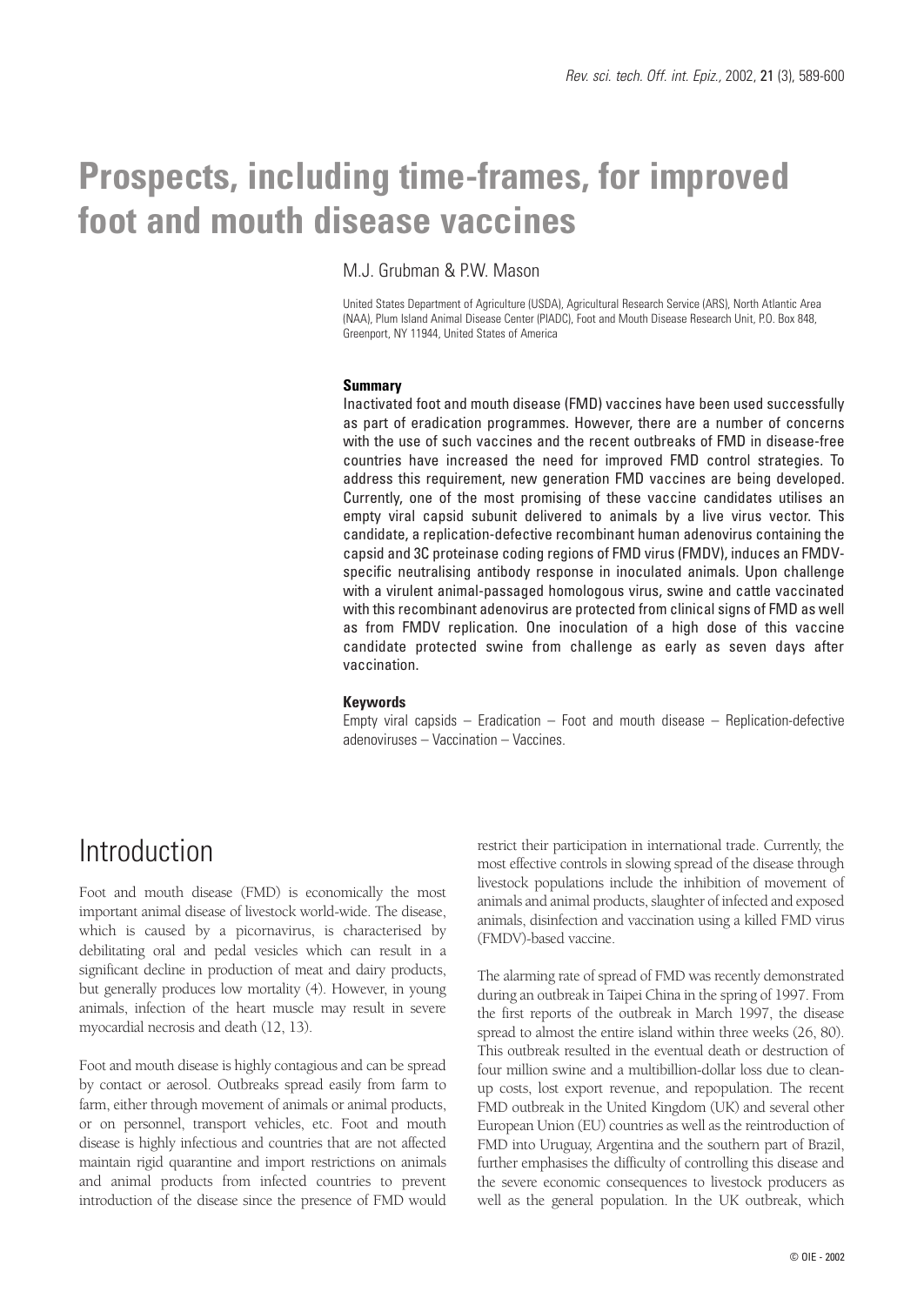lasted from February to September 2001, almost 4 million livestock were destroyed, including over 3 million sheep. Estimates of direct and indirect costs of this outbreak exceed US\$15 billion (68).

### Current foot and mouth disease vaccines

Inactivated whole virus vaccines are used in FMD control programmes, and more than a billion doses of this vaccine are estimated to be used annually world-wide (66). Whole virus vaccines require the production of large quantities of live virus in high containment facilities, followed by imine-inactivation. These vaccines have been utilised successfully in controlling the disease in many countries.

Foot and mouth disease virus is an antigenically variable virus consisting of seven serotypes and dozens of subtypes. Immunity to one serotype does not provide protection against the others and in some cases, immunity to one subtype will not protect against other members of the same serotype. A number of countries have established vaccine banks containing concentrated antigens that can be mobilised for use during an outbreak. These banks contain several subtypes and serotypes of virus to help ensure that they will be effective against the likely introduced strains of virus (24).

Increased volumes of trade as a result of new trade agreements (e.g. North American Free Trade Agreement [NAFTA] and the General Agreement of Tariffs and Trade [GATT]), the expansion of free trade in the EU, the opening of trade with Eastern Europe and the admission of the People's Republic of China into the World Trade Organization (WTO) increase the possibility of an FMD outbreak in FMD-free countries. Recent FMD outbreaks in Taipei China, the Republic of Korea, Japan, the UK, France, the Netherlands, and the Republic of Ireland that had been free of the disease for many decades, emphasise the increased risk of disease incursion and the need to be able to control an outbreak rapidly.

Although inactivated-virus vaccines are effective as part of eradication programmes in enzootic areas, vaccine production and use of these vaccines pose a number of problems that limit vaccination in emergency control programmes, as follows:

– security breaches in vaccine production plants have been implicated in FMD outbreaks (9, 36)

– residual live virus in vaccines has been implicated in outbreaks (9)

– presence of antibodies to vaccine, including antibodies to some viral non-structural proteins, can interfere with detection of convalescent animals or vaccinated animals that harbour the virus and display subclinical disease

– dozens of antigenically distinct subtypes of virus threaten FMD-free countries, requiring multiple vaccines

– new variants are evolving continuously, requiring adaptation of new field strains to high-level growth in cell culture, which can select antigenically altered variants that produce poorquality vaccines

– repeated vaccinations are needed to maintain protective immunity.

Although several of these problems, notably those in the area of safety, production, inactivation and administration have been largely overcome using strict quality control methods in vaccine production (6), some countries, such as the United States of America, still do not permit the manufacture of FMD vaccines from live virus. In addition, despite the usefulness of current vaccines, several other particularly problematic concerns limit application of vaccination in outbreak situations as follows:

*a*) Current vaccines generally require at least seven days to protect animals from disease. Thus, a post-vaccination window of susceptibility to disease exists. This phenomenon was redocumented in the recent episode that took place in the Netherlands, where several outbreaks were observed on vaccinated farms between two and nine days post-vaccination (57).

*b*) Current vaccines do not prevent infection (hence vaccinated animals can become infected and may shed virus) and the vaccines cannot prevent animals from becoming long-term carriers of the virus (67). Current evidence suggests that this level of infection does not induce detectable levels of antibodies to non-structural proteins which makes detection of carrier animals difficult (38).

There are a number of long-term economic consequences in using current vaccines to control an outbreak of FMD. These are based, in part, on the belief that the presence of disease might be missed if a country suppresses FMD with vaccination, and the inability to reliably distinguish among vaccinated, convalescent and vaccinated/infected animals (see above). The Office International des Epizooties (OIE: World organisation for animal health) has established that if FMD vaccines are used during an outbreak, countries can only achieve an FMD-free status by documenting absence of disease for one year after the last cases were stamped-out, or two years after the last case if stamping-out is not employed (38, 54). In contrast, if an eradication programme specifies that affected animals and their contacts be slaughtered without vaccination, the disease-free status can be reviewed three months after the last stamping-out exercise. Recently, in the outbreak in the Netherlands, a fourth possible OIE-recognised control strategy was applied in which all vaccinated animals were destroyed. This eliminated the chance that any vaccinated animals could have been short-term shedders or long-term carriers, permitting the Netherlands to resume trade within the EU (and with OIE Member Countries) in three months (54). To control the FMD outbreaks in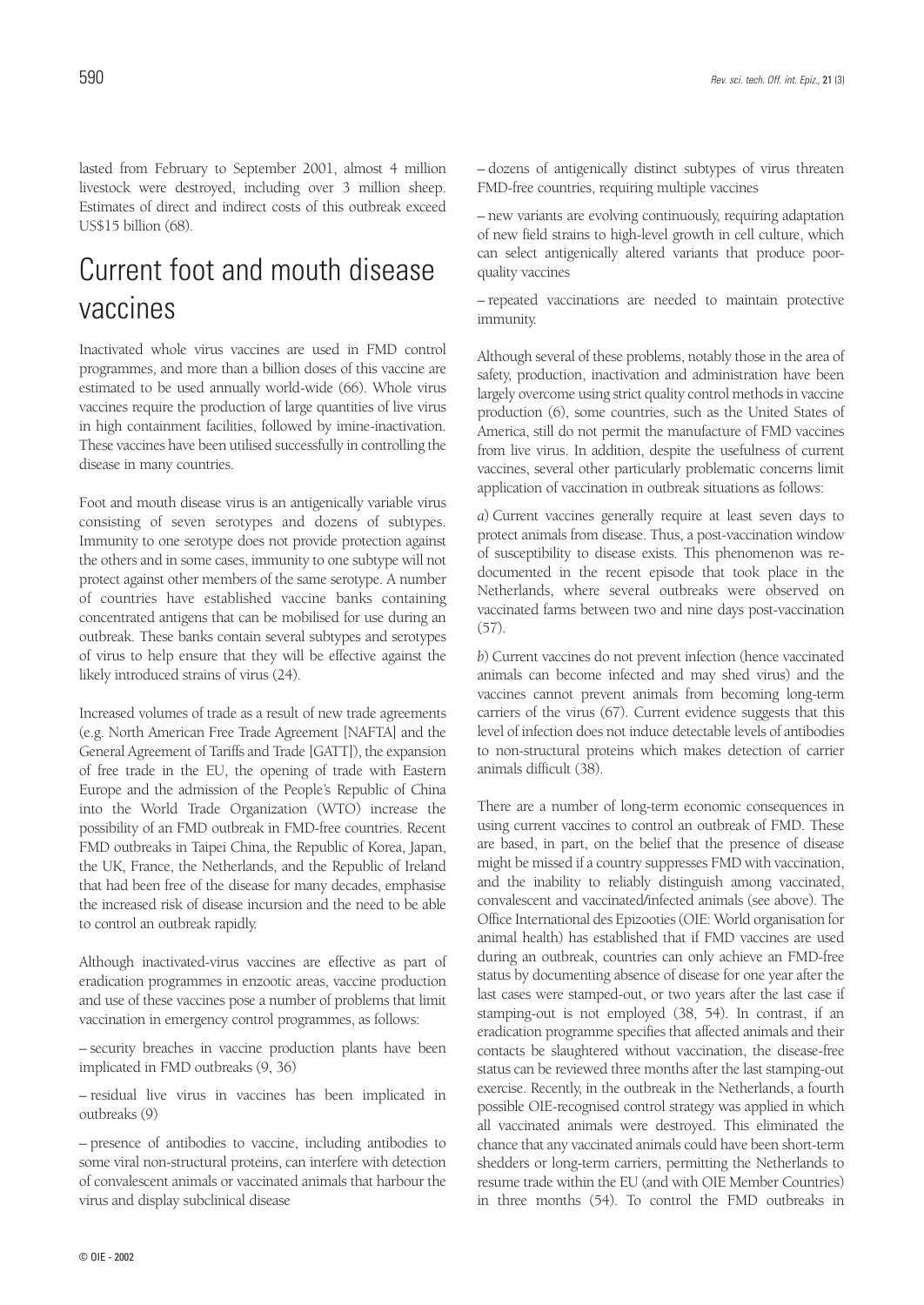Argentina and Uruguay, these countries elected to slaughter infected and in-contact animals and institute a national vaccination programme for the remaining cattle in their herds. Consequently, Argentina and Uruguay are currently not considered FMD-free, and will not be allowed to export animals or animal products to FMD-free countries until they can document one year without disease after the vaccination programme has been completed (54).

## Alternative vaccines

The foot and mouth disease virus, the type species of the *Aphthovirus* genus of the family *Picornaviridae*, is the causative agent of FMD. The virus contains a single-stranded positivesense ribonucleic acid (RNA) genome of approximately 8,300 bases surrounded by an icosahedral capsid composed of 60 copies each of four structural proteins, 1A, 1B, 1C, and 1D (63, 64). The RNA genome is translated as a single, long open reading-frame and codes for the four structural proteins and a number of non-structural proteins, which function in various aspects of the virus replication cycle. The viral polyprotein is co-translationally processed by at least three viral-encoded proteinases ( $L^{pw}$ , 2A oligopeptide and  $3C^{po}$ ) (63, 74). Most of the cleavages are catalysed by  $3C^{\text{pro}}$  or a  $3C^{\text{pro}}$ -containing precursor, including the processing of the capsid precursor polypeptide, P1, into 1AB, 1C, and 1D (Fig. 1). One exception is the maturation cleavage of the precursor capsid protein 1AB in the provirion to generate the capsid proteins 1A and 1B that occurs by an unknown mechanism. Only 1D, 1B, and 1C have been shown to be surface-exposed (2) and an immunologically important loop found between the G and H beta strands of 1D has been identified as a prominent surface structure on the viral capsid (43).



### **Fig. 1**

#### **Schematic diagram of foot and mouth disease virus empty capsid construction and autoassembly**

The untranslated regions of the genome are represented by lines and the protein-encoding regions are represented by boxes. The symbols below the protein-encoding regions identify the proteinases responsible for cleavage of the viral polyprotein. The 2A autoproteinase and 3C<sup>pro</sup> regions are included in the empty capsid construct since processing of the capsid proteins to 1AB, 1C, and 1D by 3C<sup>pro</sup> and removal of P1-2A from the remainder of the viral polyprotein are required for autoassembly, and assembly is necessary for induction of neutralising and protective immunity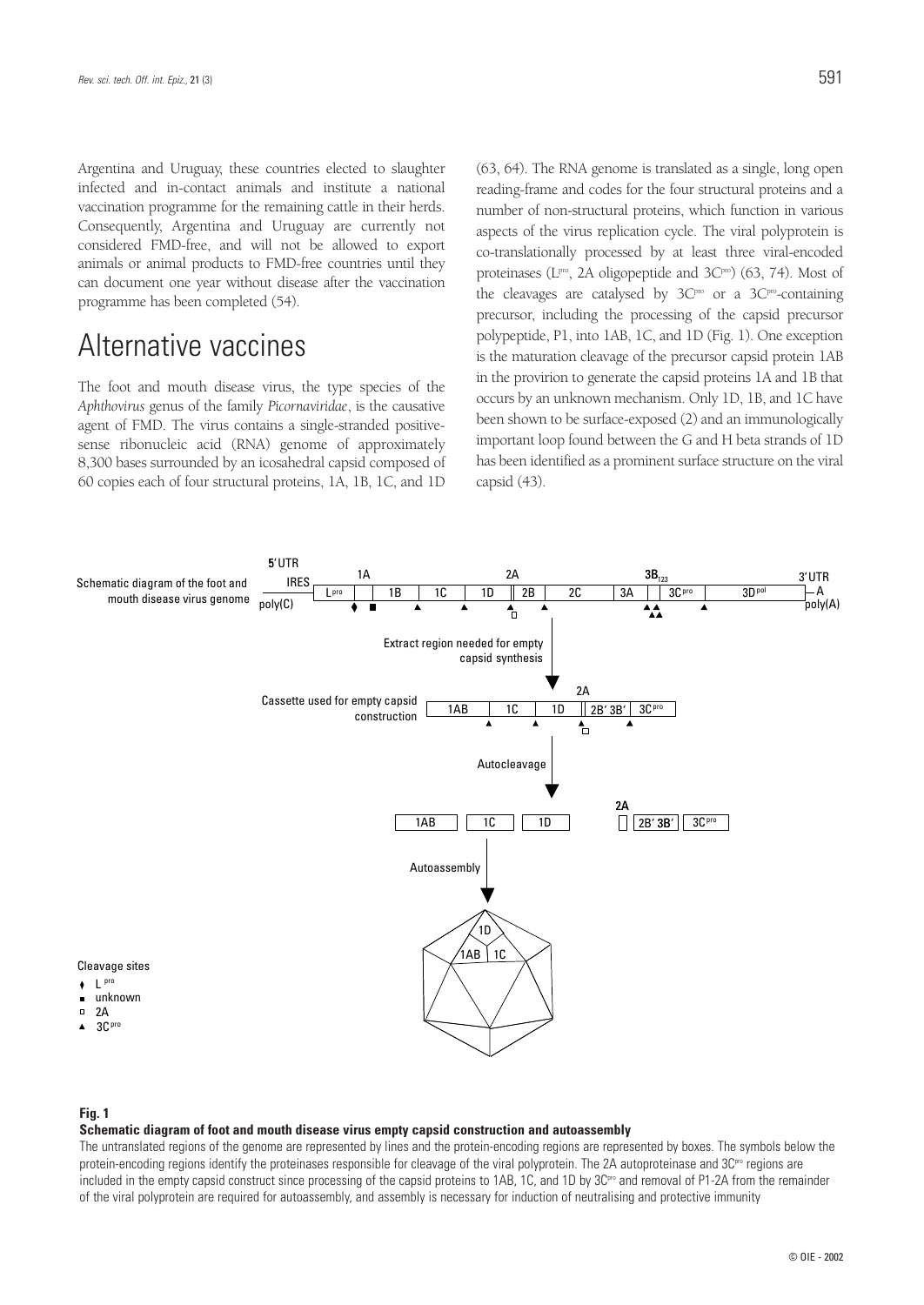Based on information concerning the FMDV capsid structure, including the prominent immunogenicity of the 1D G-H loop, a number of strategies have been used to produce experimental FMD vaccines that do not require infectious virus (Table I).

#### **Table I Vaccine strategies and associated problems**

| Candidate                                                 | <b>Immunogenicity</b> | <b>Efficacy</b> | <b>Drawbacks</b>                                         |
|-----------------------------------------------------------|-----------------------|-----------------|----------------------------------------------------------|
| Escherichia coli-<br>expressed 1D                         | $^{++}$               | $^{++}$         | Limited number of<br>epitopes producing<br>breakthroughs |
| Synthetic peptide                                         | $^{++}$               | $+$             | Limited number of<br>epitopes producing<br>breakthroughs |
| Viral vector, DNA<br>or plant-expressed<br>1 <sub>D</sub> | $^{+}$                | $+$             | Limited number of<br>epitopes producing<br>breakthroughs |
| Modified live virus                                       | $^{++}$               | $^{++}$         | Reversion to virulence<br>(host-dependent)               |
| Escherichia coli-<br>expressed empty<br>capsids           | $+$                   | $+$             | Low immunogenicity                                       |
| Baculovirus-<br>expressed P1                              | $^{+}$                | $+/-$           | Low immunogenicity                                       |
| DNA-encoding<br>empty capsids                             | $+$                   | $^{+}$          | Low immunogenicity                                       |
| Adeno-vectored<br>empty capsids                           | $^{++}$               | $^{++}$         | ??                                                       |

DNA: deoxyribonucleic acid

+/– : weak ?? : no current drawbacks

Initially, these included use of 1D, either isolated from purified virus or produced by recombinant DNA techniques (5, 40), use of 1D synthetic peptides (11, 23, 29, 53, 56), or use of live vectors expressing 1D fusion proteins (37, 39). More recently, transgenic plants expressing the entire 1D coding region or plants infected with a recombinant tobacco mosaic virus expressing 1D, have been used to immunise mice (76, 77) and a DNA-based inoculation strategy containing 1D epitopes has been used to inoculate both mice and swine (15, 78). All of these strategies present a limited subset of viral immunogens to the vaccinated animal, and although they often induce high titres of neutralising antibodies in vaccinated animals, these antibodies are not always protective in livestock (23, 50, 51, 52). The immunogenicity of these subunit vaccines appears to be due to their ability to present sequential epitopes from the immunologically important G-H surface loop. Although these epitopes appear to be immunodominant in many assay systems, they are neither the only neutralising epitopes on the virion (7, 21), nor are they uniformly recognised in all host species (45). With the known variability of the FMDV genome (25), the use of immunogens containing a limited subset of epitopes in a vaccination programme appears to invite selection of antigenic variants from the challenge virus that cause disease among animals vaccinated with these products (41, 48). In a large-scale vaccination study in bovines using synthetic peptides, Taboga *et al.* (72) demonstrated that the peptides were highly immunogenic, but that the vaccinated animals were poorly protected from disease and that diseasecausing antigenic variants of the challenge virus were detected in many of the unprotected animals.

## Development of empty capsid vaccines

Other experimental FMD vaccines have targeted immunogens that contain the entire repertoire of immunogenic sites present on intact virus, but lack infectious nucleic acid (1, 32, 33, 42, 61) (Table I). This strategy involves utilising recombinant deoxyribonucleic acid (DNA) methods to produce a subunit vaccine comprised only of the regions of the viral genome necessary for the synthesis, processing, and assembly of the viral structural proteins into empty viral capsids (P1/2A and 3Cpro) (Fig. 1). Empty capsids appear to provide an excellent subunit vaccine candidate, since empty capsids produced in FMDV-infected cell cultures are antigenically similar to virus particles, and are as immunogenic as virions in animals (32, 62, 65). Moreover, animals inoculated with this type of subunit vaccine could be easily distinguished from infected or convalescent animals using current technology, such as the virus infection associated antigen (VIAA) assay (20), because the regions of the genome coding for non-structural proteins used in diagnostic assays (VIAA, also termed 3Dpol) as well as for other non-structural proteins are not encoded in empty capsid constructs. In preliminary studies, FMDV empty capsid structures were expressed in *Escherichia coli* or in recombinant baculovirus infected cells and inoculated into animals. Although these products offered some protection from FMD, they did not reach the efficacy of imine-inactivated virus vaccine because only small amounts of capsids were obtained (33, 42).

To enhance the expression and delivery of empty capsid constructs, alternative delivery systems have been examined that allow expression of FMDV capsid structures in cells of vaccinated animals, which could potentially induce both humoral and cell-mediated immune responses to FMDV. A DNA inoculation-based strategy designed to produce empty capsids in inoculated animals was utilised (8, 10, 14, 18). Initial studies in mice inoculated either intradermally by gene gun or intramuscularly (IM) with empty capsid constructs resulted in the induction of a FMDV-specific neutralising antibody response after two gene gun inoculations, or four to five IM inoculations  $(8, 18)$ . The presence of an active viral  $3C<sup>pro</sup>$  in the empty capsid construct was required for induction of neutralising antibody (8, 18). Studies in swine required large amounts of DNA, at least two inoculations, induced a low FMDV-specific neutralising antibody response, and variable levels of protection (8, 10, 14). Although naked DNA vaccines offer numerous advantages, the efficiency of DNA uptake is low

<sup>+ :</sup> low

<sup>++ :</sup> significant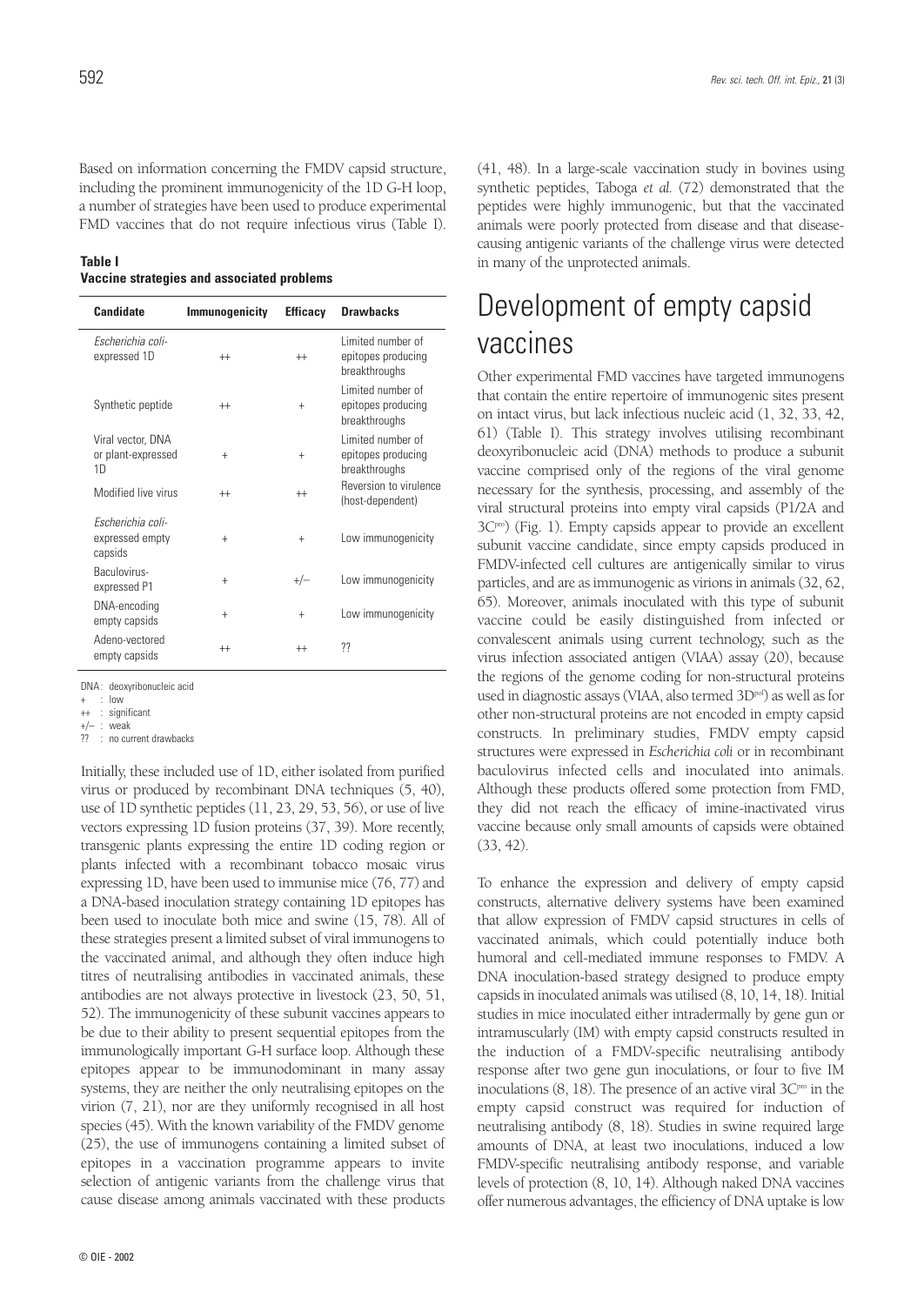and the mechanism of action is still not well understood. Cedillo-Barron *et al.* (14) found that co-administration of a plasmid containing porcine granulocyte-macrophage colonystimulating factor with the empty capsid construct increased the FMDV-specific antibody response and the level of protection in some swine. These authors suggested that the use of this cytokine might enhance antigen presentation, thereby increasing antibody induction.

## Delivery of foot and mouth disease virus empty capsids by adenovirus

The use of adenovirus vectors for delivery of protective immunogens from numerous pathogens is being explored as a vaccine strategy for several diseases (3, 16, 17, 30, 34, 44, 55, 58, 59, 71). Adenoviruses target the upper respiratory and gastrointestinal tracts, thereby inducing local mucosal immune responses and triggering cellular immunity (75). Since the initial site of FMDV infection is the upper respiratory tract, the ability to deliver FMDV nucleic acid to this area would resemble natural infection and could be important in induction of protective immunity. Human adenoviruses possess low pathogenicity in man and animals. Wild-type virus has been safely and successfully used in oral immunisation of millions of US military recruits as prevention against acute respiratory disease (19, 73). As an additional safety feature, replicationdefective adenovirus vectors, which lack an essential portion of the adenovirus genome, have been produced. Although these vectors can only grow productively in specific cell cultures that provide the missing functions, i.e. 293 cells (31), they can infect cells of several animal species, including cattle and swine (58). Effective immunisation of animals has been achieved with replication-defective adenovirus expressing proteins from other pathogens (27, 28, 35, 60, 79).

Replication-defective human adenovirus type 5 (Ad5) vectors encoding the FMDV serotype A12 capsid with either wild-type (Ad5-3CWT) or inactive 3C<sup>pro</sup> (Ad5-3CMUT) (MUT: mutant) have been constructed (46, 47). In these viruses, the FMDV coding regions are under the control of the cytomegalovirus immediate early gene promoter. Inoculation of mice with these viruses resulted in an FMDV-specific neutralising antibody response only in the group given the Ad5-3CWT vaccine (46). Likewise, swine inoculated IM with either one or two doses of Ad5-3CWT developed an FMDV-specific neutralising antibody response and after virulent virus challenge, showed either significantly reduced clinical disease as compared to uninoculated co-housed control animals or were completely protected (46, 47). However, swine inoculated with Ad5-3CMUT (47) or swine and cattle inoculated with a replication-competent recombinant Ad5 virus containing only the FMDV capsid coding region from C1 Oberbayern (69, 70) did not develop FMDV-specific neutralising antibodies and

were not protected after challenge. These results indicate that processing of the P1 capsid precursor protein by WT 3Cpro is necessary for production of potent and efficacious empty capsid vaccines.

The studies of Mayr *et al.* (46, 47) also indicated that there was no spread of the recombinant virus to uninoculated swine in the same room, as demonstrated by the absence of FMDV or Ad5-specific neutralising antibody responses in unvaccinated, co-housed animals. The most efficacious vaccine regimen in these studies was shown to be a low dose initial inoculation  $(1 \times 10^8)$  plaque-forming unit [pfu]/animal), followed four weeks later by a high dose boost  $(5 \times 10^8 \text{ pfu/animal})$ . Using this protocol, five of six inoculated animals were completely protected from contact challenge, while the remaining animal in this group demonstrated only limited disease (47). The five protected animals showed no detectable level of challenge virus replication as demonstrated by the absence of antibodies against the viral non-structural proteins. All the non-inoculated control animals developed severe disease (47). The increased efficacy of the two-dose regimen as compared to a low, onedose inoculation schedule was associated with heightened levels of FMDV-specific IgG1 and IgG2 antibodies, while onedose inoculated animals developed an IgM response, which reappeared after challenge indicating that the low, one-dose regimen was suboptimal for protection (47).

# Potency and efficacy of a single-dose regimen with an adenovirus type 5 vector containing the P1 region of a foot and mouth disease virus field strain

To be useful in emergency outbreak situations such as those that occurred in Taipei China and the UK, vaccines need to be given in a single dose and induce rapid immunity. To test these criteria with an Ad5-FMDV vectored vaccine, Moraes *et al.* (49) constructed an Ad5-vector containing the P1 region of an FMDV field strain, A24 Cruziero, which is currently used as a vaccine in several countries in South America, and the A12 3Cpro.

Evaluation of the Ad5-A24 virus in cell culture showed that A24 capsid proteins were synthesised and processed by the A12  $3C^{\text{pro}}$  (49). The potency and efficacy of this virus was examined in swine using the optimal two-dose vaccination regimen (see above) and a single inoculation at a higher dose (Table II) (49).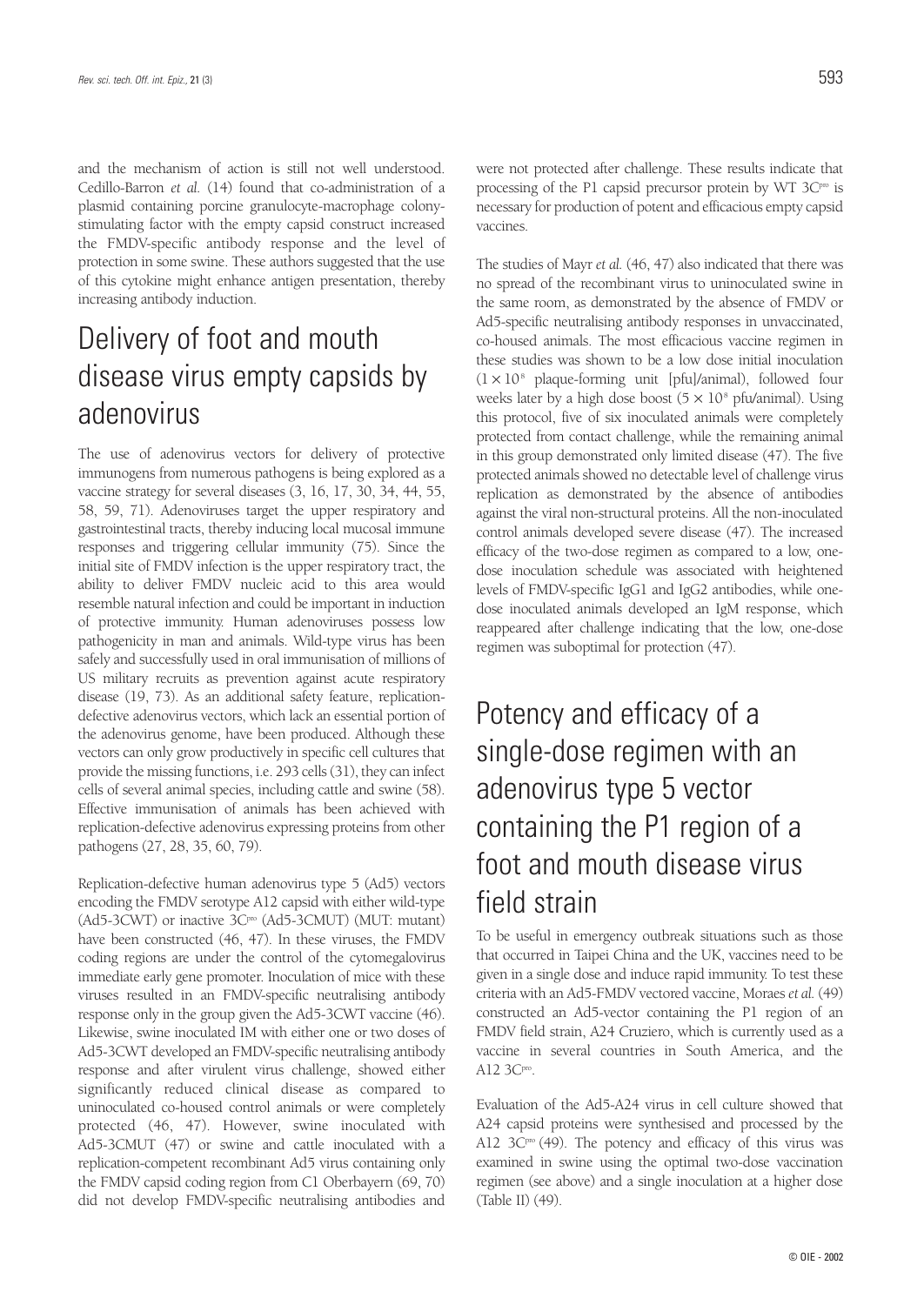### **Table II**

**Potency and efficacy of adenovirus type 5-A24 Cruziero virus (Ad5-A24) in swine: one-dose versus two-dose regimen**

| Group <sup>(a)</sup> | Vaccine                                       | <b>Boost</b>        | <b>Challenge</b>      | Protection (P/T) <sup>(b)</sup> | Viraemia® No. | Score <sup>(d)</sup> mean |
|----------------------|-----------------------------------------------|---------------------|-----------------------|---------------------------------|---------------|---------------------------|
| Control              | PBS <sup>(e)</sup>                            | N <sub>0</sub>      | 42 dpv <sup>(f)</sup> | 0/4                             | 4             | 15.25                     |
| Low/Hi               | $1 \times 10^8$ pfu <sup>(g)</sup><br>Ad5-A24 | $5 \times 10^8$ pfu | 14 dpv                | 4/4                             | 0             | $\mathbf 0$               |
| Hi1                  | $5 \times 10^9$ pfu<br>Ad5-A24                | <b>No</b>           | 14 dpv                | 4/4                             | 0             | 0                         |
| Hi <sub>2</sub>      | $5 \times 10^9$ pfu<br>Ad5-A24                | <b>No</b>           | 42 dpv                | 4/4                             | 0             | 0                         |
| Vac1                 | <b>BEI<sup>(h)</sup>-A24</b>                  | <b>No</b>           | 14 dpv                | 4/4                             | 0             | 0                         |
| Vac2                 | BEI-A24                                       | N <sub>0</sub>      | 42 dpv                | 4/4                             | 0             | 0                         |

(a) Four animals/group inoculated intramuscularly

(b) Number of animals protected/total number of animals

Determined by virus isolation (number of positive animals)

The score is the number of digits and snouts with lesions; the maximum score is 17

Phosphate-buffered saline

(f) Days post-vaccination: the animals were challenged either 42 or 14 days post-vaccination by direct inoculation with  $10^5$  bovine infectious doses<sub>50</sub> (BID<sub>50</sub>) virulent A24 in the rear feet

(a) Plaque-forming unit

(b) Binary ethylenimine-inactivated vaccine

Twenty-four swine were divided into six groups and each group housed in separate rooms and assigned to the treatment groups shown in Table II. All animals were challenged by direct inoculation with virulent animal-passaged A24 six weeks after the first vaccination.

The control group developed viraemia by three days postchallenge and signs of severe FMD, including fever and vesicular lesions on all four feet and on the snout, lips, and tongue of some animals. Animals vaccinated with Ad5-A24 by any regimen as well as the animals vaccinated with commercial binary ethylenimine (BEI)-inactivated vaccine developed an FMDV-specific neutralising antibody response prior to challenge and were completely protected. In addition, challenge virus replication was not detected in Ad5-A24 inoculated animals.

Since these experiments demonstrated that a single high-dose approach with Ad5 vectors was protective, a second experiment was performed to examine how rapidly Ad5-A24 vaccination could induce protective immunity. In this experiment, twelve swine were divided into three groups and housed in separate rooms as shown in Table III. These animals were challenged by direct inoculation either 7 or 14 days after vaccination. All control animals developed severe disease including viraemia and virus in nasal swabs (Table III). The groups challenged by direct inoculation 7 or 14 days after vaccination with one injection of a high dose of Ad5-A24 were all protected from disease, showed no viraemia or virus in nasal swabs, and no evidence of virus replication.

These series of experiments demonstrate that the Ad5-vectored FMDV empty capsid approach successfully addresses many of the concerns with the current inactivated vaccine. This strategy does not require infectious FMDV, the replication-defective Ad5-vector does not spread to co-housed control animals and the vector lacks the coding regions of many FMDV nonstructural proteins and thus companion diagnostic assays using

#### **Table III**

**Potency and efficacy of adenovirus type 5-A24 Cruziero virus (Ad5-A24) in swine showing how rapidly protective immunity can be induced**

| Group <sup>(a)</sup> | Vaccine                           | <b>Boost</b> | <b>Challenge</b> | Protection (P/T) <sup>(b)</sup> | Viraemia <sup>(c)</sup> No. | Score <sup>(d)</sup> mean |
|----------------------|-----------------------------------|--------------|------------------|---------------------------------|-----------------------------|---------------------------|
| Control              | PBS <sup>(e)</sup>                | No           | 14 $dpv(f)$      | 0/2                             |                             |                           |
| Ad5-A24-1            | $5 \times 10^9$ pfu $\frac{q}{q}$ | No           | 7 dpv            | 4/4                             |                             |                           |
| Ad5-A24-2            | $5 \times 10^9$ pfu               | No           | 14 dpv           | 4/4                             |                             |                           |

(a) Four animals/group inoculated intramuscularly

Number of animals protected/total number of animals

Determined by virus isolation (number of positive animals) (d) The score is the number of digits and snouts with lesions; the maximum score is 17

Phosphate-buffered saline

(f) Days post-vaccination: the animals were challenged either 14 or 7 days post-vaccination by direct inoculation with 10<sup>5</sup> bovine infectious doses<sub>50</sub> (BID<sub>50</sub>) virulent A24 in the rear feet (g) Plaque-forming unit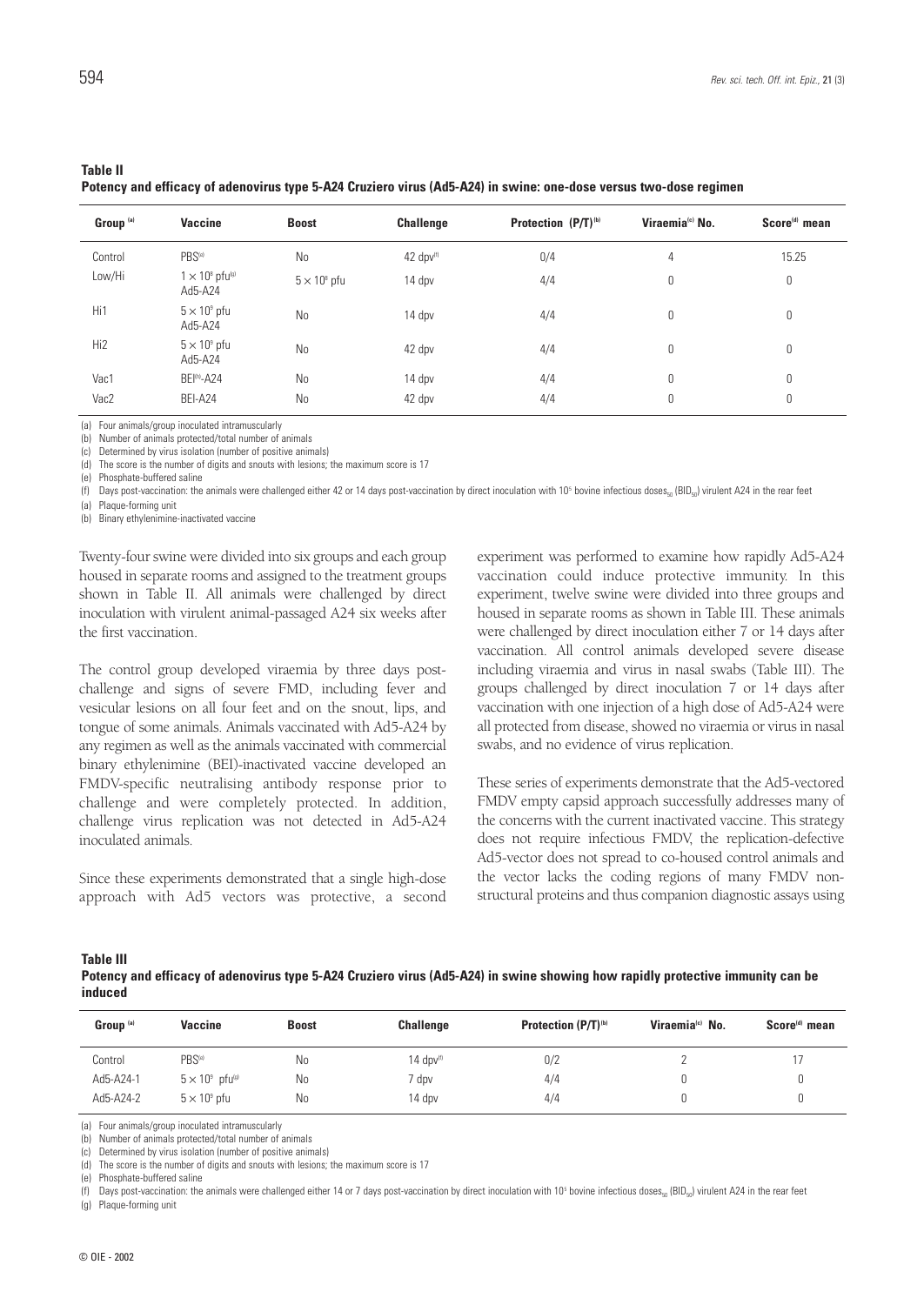currently approved protocols are already available. Furthermore, the potency, efficacy and rapidity of induction of protective immunity is equivalent to that observed with the current vaccine.

## The adenovirus type 5-A24 Cruziero empty capsid candidate can protect cattle from foot and mouth disease

In a preliminary study in cattle, Ad5-A24 was administered to two cattle  $(5 \times 10^9 \text{ pft}$ /animal) which were co-housed with an animal inoculated with phosphate-buffered saline (PBS) (M.P. Moraes and M.J. Grubman, unpublished data). Nine weeks later, the vaccinated cows were boosted with the same dose of Ad5-A24 and all animals were challenged by intradermal inoculation in the tongue with virulent, animalpassaged A24 (Table IV). The Ad5-A24 vaccinated animals developed a significant FMDV-specific neutralising antibody response after the first vaccination and this was increased 10 to 20-fold after the booster while the control animal did not seroconvert. After challenge, the control animal developed severe clinical signs of FMD, including fever and lesions on all four feet, and showed a high neutralising antibody response to FMDV. In contrast, both Ad5-A24 vaccinated animals were completely protected from FMD, even in the presence of the actively infected animal.

Additional large-scale studies, including single, high-dose inoculations, are needed to confirm this initial experiment. Nevertheless, the ability to effectively revaccinate animals nine weeks after the initial inoculation indicates that the Ad5 vectored approach can also be used in vaccination campaigns in enzootic areas where semi-annual or annual revaccinations are required.

# A combination antiviral and subunit vaccine approach

The experiments described above demonstrate the potential of Ad5-vectored FMDV empty capsid vaccines as a safe method for inducing rapid protective immunity in swine, and preliminary results suggest their utility in cattle. However, there is a window after vaccination and prior to development of the FMDV-specific, adaptive immune response when animals are susceptible to disease. During control of an outbreak, this window of susceptibility is of great concern. To address this situation, the possibility of a combination approach utilising antiviral and vaccine strategies is being examined. This approach could provide antiviral-based short-term protection against all FMDV serotypes and allow the induction of a specific adaptive response against the co-administered vaccine. Thus, this combination strategy could potentially provide both immediate as well as long-term protection. In addition, the coadministration, via Ad5-vectors or by other means, of various cytokines could be used to enhance the protective immune response to the vaccine antigens.

An additional concern with current vaccines is the inability to block virus infection and establishment of the carrier state. Carrier animals may be 'cured' by utilising an antiviral approach and delivery of appropriate compounds to the privileged sites of virus replication. Similar antiviral therapies are currently in use to treat hepatitis C virus (HCV)- and human immunodeficiency virus (HIV)-infected humans. A 'cure' rate of over 40% has been obtained in HCV-infected individuals treated with interferon alpha and ribavirin (22).

## Time-frame for application of new disease control strategies

The development and experimental testing of Ad5-vectored FMD empty capsid vaccines have demonstrated that this

#### **Table IV**

**Preliminary cattle experiment with adenovirus type 5-A24 Cruziero virus (Ad5-A24)**

| Vaccine | Dose <sup>(a)</sup>                | Boost <sup>(b)</sup>      | $0$ dpb $(d)$ |                      | 14 dpc $\mathbf{^{(e)}}$ | Protection <sup>(f)</sup> |
|---------|------------------------------------|---------------------------|---------------|----------------------|--------------------------|---------------------------|
| Control | PBS <sup>(g)</sup>                 | PBS                       | < 8           | $0$ dpc $(e)$<br>< 8 | 3,200                    | Lesions, fever            |
| Ad5-A24 | $5 \times 10^9$ pfu <sup>(h)</sup> | $5 \times 10^{\circ}$ pfu | 160           | ,600                 | 12,800                   | No lesions or fever       |
| Ad5-A24 | $5 \times 10^9$ pfu                | $5 \times 10^9$ pfu       | 80            | .600                 | 3,200                    | No lesions or fever       |

(a) All animals in same room and inoculated intramuscularly

(b) Boosted 63 days after primary vaccination

(c) Plaque reduction number<sub>70</sub>: FMDV-specific neutralising antibody titre reported as the serum dilution yielding a 70% reduction in the number of plaques

(d) Days post-boost: FMDV-specific titre 0 days post-boost, 63 days after the initial inoculation

(e) Days post-challenge: FMDV-specific titre 0 or 14 days post-challenge

(f) Challenged intradermally in the tongue with 10<sup>5</sup> bovine infectious doses<sub>50</sub> (BID<sub>50</sub>) virulent A24

(g) Phosphate-buffered saline

(h) Plaque-forming unit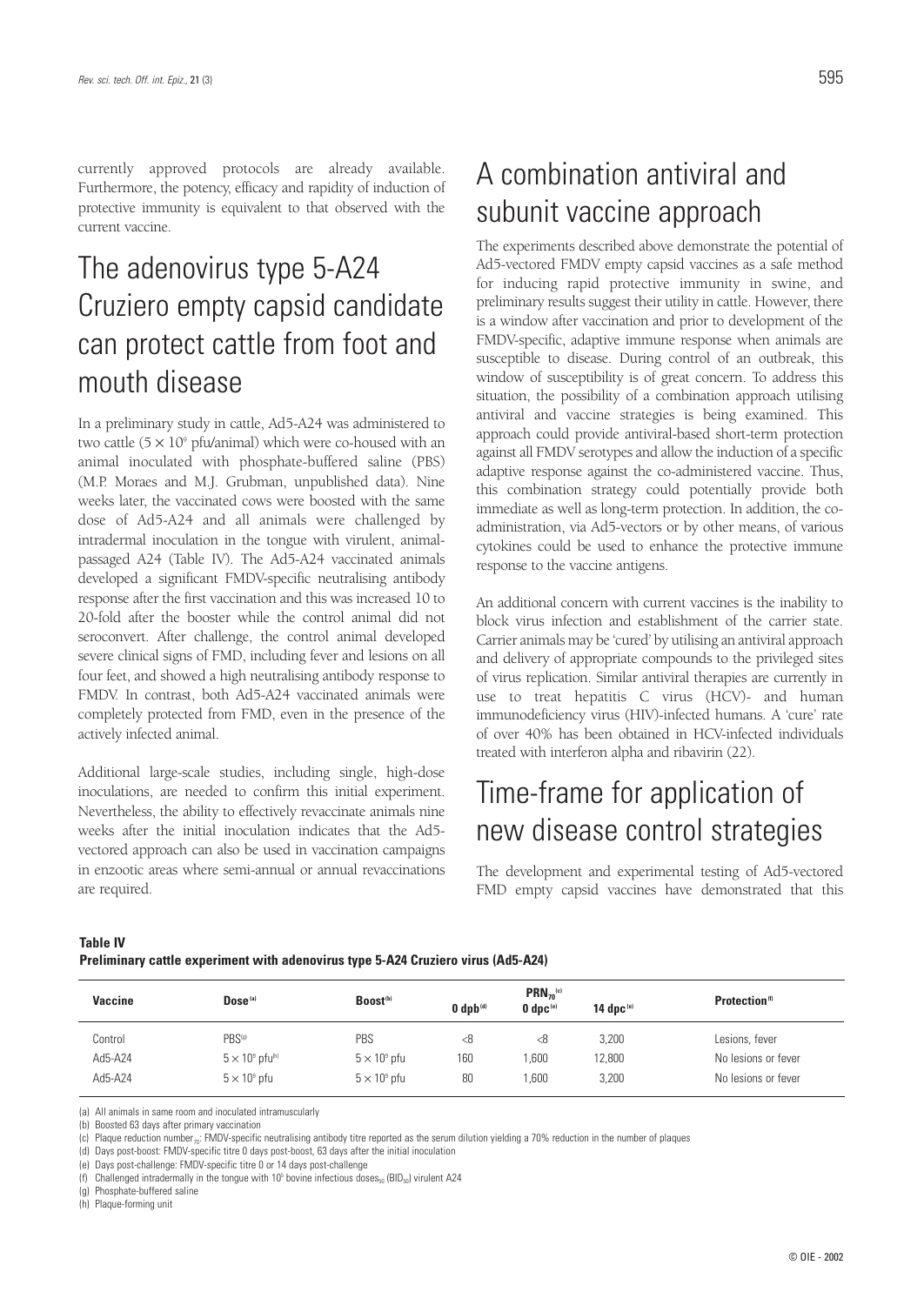approach is safe and efficacious and overcomes many of the limitations of current FMD vaccines. The combination of vaccination and antiviral treatment introduces the possibility of both immediate and long-term protection, and may address concerns with establishment of carrier animals. However, to demonstrate that these approaches are viable, further research, including work with other FMDV serotypes, which could take two to four years, and large-scale trials that need an additional five to ten years, will be required.

In addition, the use of recombinant molecules as potential vaccines introduces a number of concerns that need to be addressed by regulatory agencies. Although recombinant liveviral vectored vaccines have already been approved for several animal diseases, the use of these vaccines, even if they are replication-defective, in food-producing animals, may require additional safety testing. Nevertheless, the recent spread of FMD to several disease-free countries and the objections expressed in the UK and elsewhere about slaughter of large numbers of animals, indicate that the public and private sectors need to find alternative disease control strategies to address the scientific limitations of current vaccines.

#### ■

### **Perspectives et délais de mise au point de meilleurs vaccins contre la fièvre aphteuse**

### M.J. Grubman & PW. Mason

### **Résumé**

Des vaccins à virus inactivé ont été utilisés avec succès dans le cadre de programmes d'éradication de la fièvre aphteuse. Toutefois, leur emploi suscite quelques inquiétudes et les récentes épizooties de fièvre aphteuse apparues dans des pays indemnes de la maladie ont souligné la nécessité de déployer des stratégies de lutte plus efficaces contre cette maladie. C'est pour répondre à ces exigences qu'une nouvelle génération de vaccins de la fièvre aphteuse a été mise au point. L'un des candidats vaccins actuellement les plus prometteurs est constitué d'une sous-unité de capside virale vide, administrée aux animaux par un vecteur viral vivant. Ce candidat, un adénovirus recombinant de type humain non réplicatif contenant les gènes codant la capside et la protéinase 3C du virus de la fièvre aphteuse, induit une réponse en anticorps neutralisants spécifiques du virus de la fièvre aphteuse chez les animaux vaccinés. Lors d'une épreuve virulente avec un virus homologue passé sur animaux, les porcins et les bovins vaccinés avec cet adénovirus recombinant n'ont présenté aucun signe clinique de la fièvre aphteuse et n'ont pas permis la réplication du virus de la fièvre aphteuse. Une seule injection de ce vaccin candidat à forte dose a protégé des porcins lors de l'épreuve virulente dès le septième jour après la vaccination.

#### **Mots-clés**

Adénovirus non réplicatif – Capsides virales vides – Éradication – Fièvre aphteuse – Vaccination – Vaccins.

■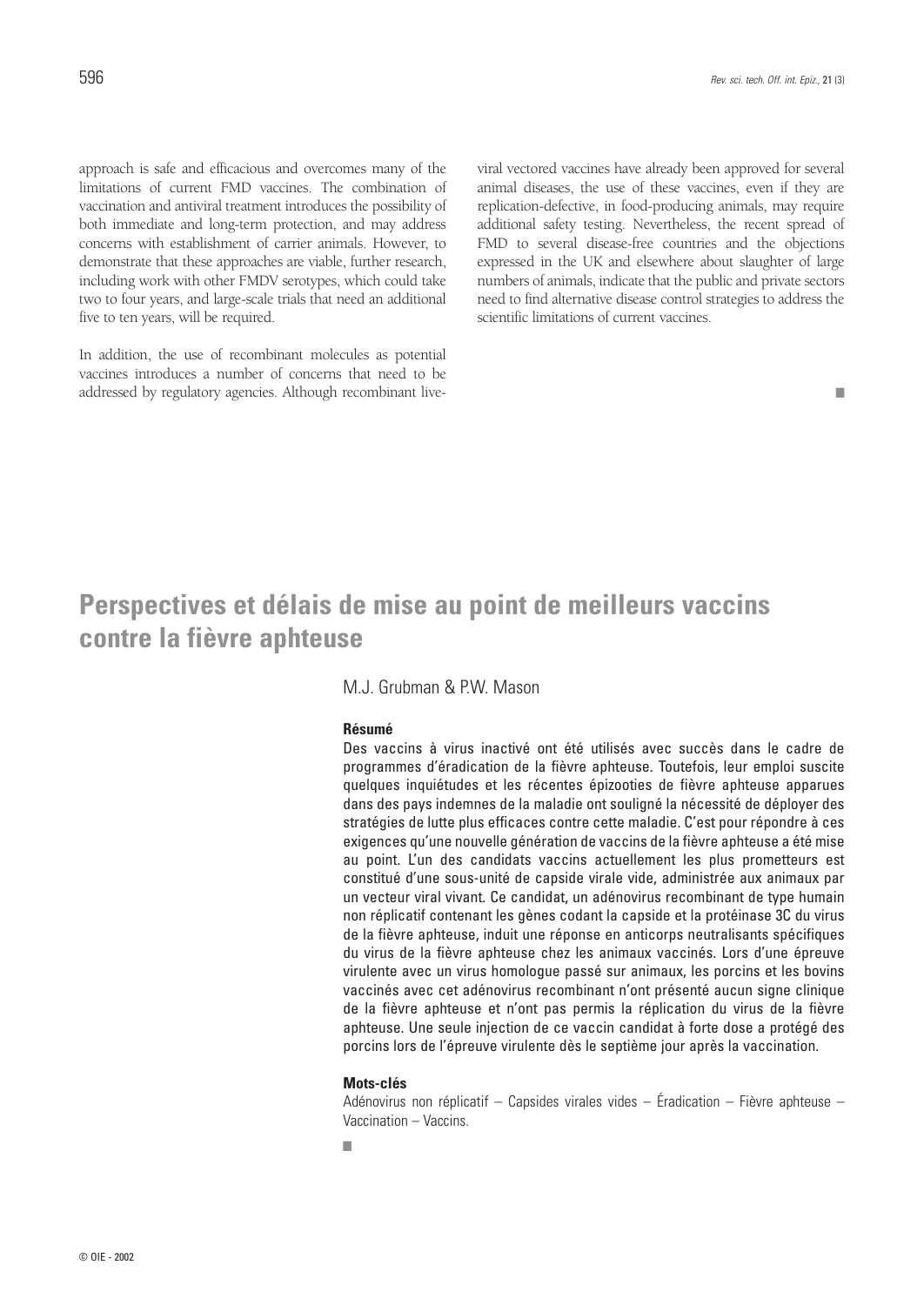## **Perspectivas y plazos para mejorar las vacunas contra la fiebre aftosa**

### M.J. Grubman & P.W. Mason

### **Resumen**

Las vacunas inactivadas contra la fiebre aftosa han sido utilizadas con éxito como parte de programas de erradicación. Pero estas vacunas pueden crear problemas, y los recientes brotes de fiebre aftosa en países libres de la enfermedad han hecho tanto más necesaria la elaboración de mejores estrategias de lucha contra la fiebre aftosa. Para obedecer a este requisito se está elaborando una nueva generación de vacunas. Una de las más prometedoras hasta la fecha utiliza una subunidad de nucleocápside viral vacía que se introduce en los animales por medio de un vector vírico vivo. Esta vacuna consiste en un adenovirus humano recombinante sin capacidad de replicación, provisto de las regiones que codifican la nucleocápside y la proteinasa 3C del virus de la fiebre aftosa, que induce en el animal una respuesta de anticuerpos neutralizantes específicos del virus de la fiebre aftosa. Los porcinos y bovinos vacunados con este adenovirus recombinante, al ser expuestos a un virus homólogo virulento cultivado por pase previo en un animal, no manifiestan signos clínicos de la enfermedad y exhiben protección contra la replicación del virus de la fiebre aftosa. La inoculación de una sola dosis elevada de esa vacuna candidata protegió de la enfermedad a los porcinos transcurridos apenas siete días después de la vacunación.

### **Palabras clave**

Adenovirus sin capacidad de replicación – Erradicación – Fiebre aftosa – Nucleocápside viral vacía – Vacunación – Vacunas.

■

## **References**

- 1. Abrams C.C., King A.M. & Belsham G.J. (1995). Assembly of foot-and-mouth disease virus empty capsids synthesized by a vaccinia virus expression system. *J. gen. Virol.*, **76**, 3089-3098.
- 2. Acharya R., Fry E., Stuart D., Fox G., Rowlands D. & Brown F. (1989). – The three-dimensional structure of foot-and-mouth disease virus at 2.9 A resolution. *Nature*, **337**, 709-716.
- 3. Alkhatib G. & Briedis D.J. (1988). High-level eucaryotic *in vivo* expression of biologically active measles virus hemagglutinin by using an adenovirus type 5 helper-free vector system. *J. Virol.*, **62**, 2718-2727.
- 4. Bachrach H.L. (1978). Foot-and-mouth disease: world-wide impact and control measures. *In* Viruses and environment (E. Kurstak & K. Maramorosch, eds). Academic Press, Inc., New York, 299-310.
- 5. Bachrach H.L., Moore D.M., McKercher P.D. & Polatnick J. (1975). – Immune and antibody responses to an isolated capsid protein of foot-and-mouth disease virus. *J. Immunol.*, **115**, 1636-1641.
- 6. Barteling S.J. (2002). Development and performance of inactivated vaccines against foot and mouth disease. *In* Foot and mouth disease: facing the new dilemmas (G.R. Thomson, ed.). *Rev. sci. tech. Off. int. Epiz.*, **21** (3), 577-588.
- 7. Baxt B., Vakharia V., Moore D.M., Franke A.J. & Morgan D.O. (1989). – Analysis of neutralizing antigenic sites on the surface of type A12 foot-and-mouth disease virus. *J. Virol.*, **63**, 2143- 2151.
- 8. Beard C., Ward G., Rieder E., Chinsangaram J., Grubman M.J. & Mason P.W. (1999). – Development of DNA vaccines for foot-and-mouth disease, evaluation of vaccines encoding replicating and non-replicating nucleic acids in swine. *J. Biotechnol.*, **73**, 243-249.
- 9. Beck E. & Strohmaier K. (1987). Subtyping of European foot-and-mouth disease virus strains by nucleotide sequence determination. *J. Virol.*, **61**, 1621-1629.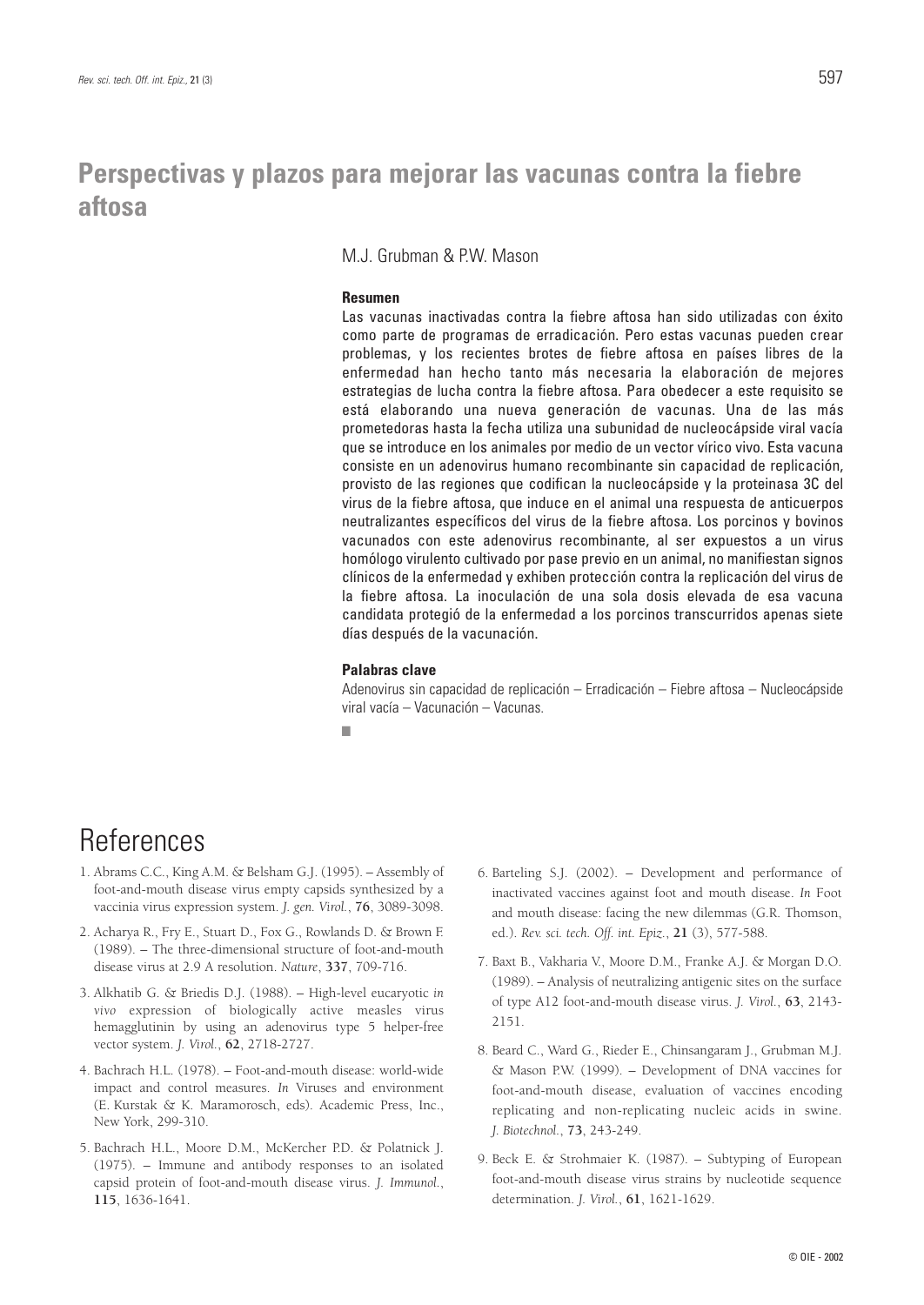- 10. Benvenisti L., Rogel A., Kuznetzova L., Bujanover S., Becker Y. & Stram Y. (2001). – Gene gun-mediated DNA vaccination against foot-and-mouth disease virus. *Vaccine*, **19**, 3885-3895.
- 11. Bittle J.L., Houghten R.A., Alexander H., Shinnick T.M., Sutcliffe J.G., Lerner R.A., Rowlands D.J. & Brown F. (1982). – Protection against foot-and-mouth disease by immunization with a chemically synthesized peptide predicted from the viral nucleotide sequence. *Nature*, **298**, 30-33.
- 12. Brooksby J.B. (1982). Portraits of viruses: foot-and-mouth disease virus. *Intervirology*, **18**, 1-23.
- 13. Callis J.J. & McKercher P.D. (1986). Foot-and-mouth disease. *In* Diseases of swine, Sixth Ed. (A. Leman, B. Straw, R.D. Glock, W.L. Mengeling, R.H.C. Penny & E. Scholl, eds). Iowa State University Press, Ames, 337-347.
- 14. Cedillo-Barron L., Foster-Cuevas M., Belsham G.J., Lefevre F. & Parkhouse R.M. (2001). – Induction of a protective response in swine vaccinated with DNA encoding foot-andmouth disease virus empty capsid proteins and the 3D RNA polymerase. *J. gen. Virol.*, **82**, 1713-1724.
- 15. Chan E.W., Wong H.T., Cheng S.C., Yan W.Y., Zheng Z.X., Sheng Z.T., Zhu L.Q. & Xie Y. (2000). – An immunoglobulin G based chimeric protein induced foot-and-mouth disease specific immune response in swine. *Vaccine*, **19**, 538-546.
- 16. Cheng S.M., Lee S.G., Ronchetti-Blume M., Virk K.P., Mizutani S., Eichberg J.W., Davis A., Hung P.P., Hirsch V.M., Chanock R.M., Purcell R.H. & Johnson P.R. (1992). – Coexpression of the simian immunodeficiency virus Env and Rev proteins by a recombinant human adenovirus host range mutant. *J. Virol.*, **66**, 6721-6727.
- 17. Chengalvala M.V., Bhat B.M., Bhat R., Lubeck M.D., Mizutani S., Davis A.R. & Hung P.P. (1994). – Immunogenicity of high expression adenovirus-hepatitis B virus recombinant vaccines in dogs. *J. gen. Virol.*, **75**, 125- 131.
- 18. Chinsangaram J., Beard C., Mason P.W., Zellner M.K., Ward G. & Grubman M.J. (1998). – Antibody response in mice inoculated with DNA expressing foot-and-mouth disease virus capsid proteins. *J. Virol.*, **72**, 4454-4457.
- 19. Couch R.B., Chanock R.M., Cate T.R., Lang D.J., Knight V. & Heubner R.J. (1963). – Immunization with types 4 and 7 adenovirus by selective infection of the intestinal tract. *Am. Rev. intestin. Dis.*, **88**, 394-403.
- 20. Cowan K.M. & Graves J.H. (1966). A third antigenic component associated with foot-and-mouth disease infection. *Virology*, **30**, 528-540.
- 21. Crowther J.R., Farias S., Carpenter W.C. & Samuel A.R. (1993). – Identification of a fifth neutralizable site on type O foot-and-mouth disease virus following characterization of single and quintuple monoclonal antibody escape mutants. *J. gen. Virol.*, **74**, 1547-1553.
- 22. Davis G.L. (2001). Treatment of chronic hepatitis C. *BMJ*, **323**, 1141-1142.
- 23. DiMarchi R., Brooke G., Gale C., Cracknell V., Doel T.R. & Mowat N. (1986). – Protection of cattle against foot-andmouth disease by a synthetic peptide. *Science*, **232**, 639-641.
- 24. Doel T.R. (1999). Optimisation of the immune response to foot-and-mouth disease vaccines. *Vaccine*, **17**, 1767-1771.
- 25. Domingo E., Mateu M.G., Matnez M.A., Dopazo J., Moya A. & Sobrino F. (1990). – Genetic variability and antigenic diversity of foot-and-mouth disease virus. *In* Virus variability, epidemiology and control, Vol. 2 (E. Kurstak, R.G. Marusyk, F.A. Murphy & M.H.V. Van Regenmortel, eds). Plenum Publishing Corporation, New York, 233-266.
- 26. Dunn C.S. & Donaldson A.I. (1997). Natural adaption to pigs of a Taiwanese isolate of foot-and-mouth disease virus. *Vet. Rec.*, **141**, 174-175.
- 27. Eloit M., Gilardi-Hebenstreit P., Toma B. & Perricaudet M. (1990). – Construction of a defective adenovirus vector expressing the pseudorabies virus glycoprotein gp50 and its use as a live vaccine. *J. gen. Virol.*, **71**, 2425-2431.
- 28. Fooks A.R., Jeevarajah D., Lee J., Warnes A., Niewiesk S., ter Meulen V., Stephenson J.R. & Clegg J.C. (1998). – Oral or parenteral administration of replication-deficient adenoviruses expressing the measles virus haemagglutinin and fusion proteins: protective immune responses in rodents. *J. gen. Virol.*, **79**, 1027-1031.
- 29. Francis M.J., Hastings G.Z., Brown F., McDermed J., Lu Y.A. & Tam J.P. (1991). – Immunological evaluation of the multiple antigen peptide (MAP) system using the major immunogenic site of foot-and-mouth disease virus. *Immunology*, **73**, 249- 254.
- 30. Gonin P., Fournier A., Oualikene W., Moraillon A. & Eloit M. (1995). – Immunization trial of cats with a replicationdefective adenovirus type 5 expressing the ENV gene of feline immunodeficiency virus. *Vet. Microbiol.*, **45**, 393-401.
- 31. Graham F.L., Smiley J., Russell W.C. & Nairn R. (1977). Characteristics of a human cell line transformed by DNA from human adenovirus 5. *J. gen. Virol.*, **36**, 59-74.
- 32. Grubman M.J., Morgan D.O., Kendall J. & Baxt B. (1985). Capsid intermediates assembled in a foot-and-mouth disease virus genome RNA-programmed cell-free translation system and in infected cells. *J. Virol.*, **56**, 120-126.
- 33. Grubman M.J., Lewis S.A. & Morgan D.O. (1993). Protection of swine against foot-and-mouth disease with viral capsid proteins expressed in heterologous systems. *Vaccine*, **11**, 825-829.
- 34. Jacobs S.C., Stephenson J.R. & Wilkinson G.W. (1992). High-level expression of the tick-borne encephalitis virus NS1 protein by using an adenovirus-based vector: protection elicited in a murine model. *J. Virol.*, **66**, 2086-2095.
- 35. Juillard V., Villefroy P., Godfrin D., Pavirani A., Venet A. & Guillet J.G. (1995). – Long-term humoral and cellular immunity induced by a single immunization with replicationdefective adenovirus recombinant vector. *Eur. J. Immunol.*, **25**, 3467-3473.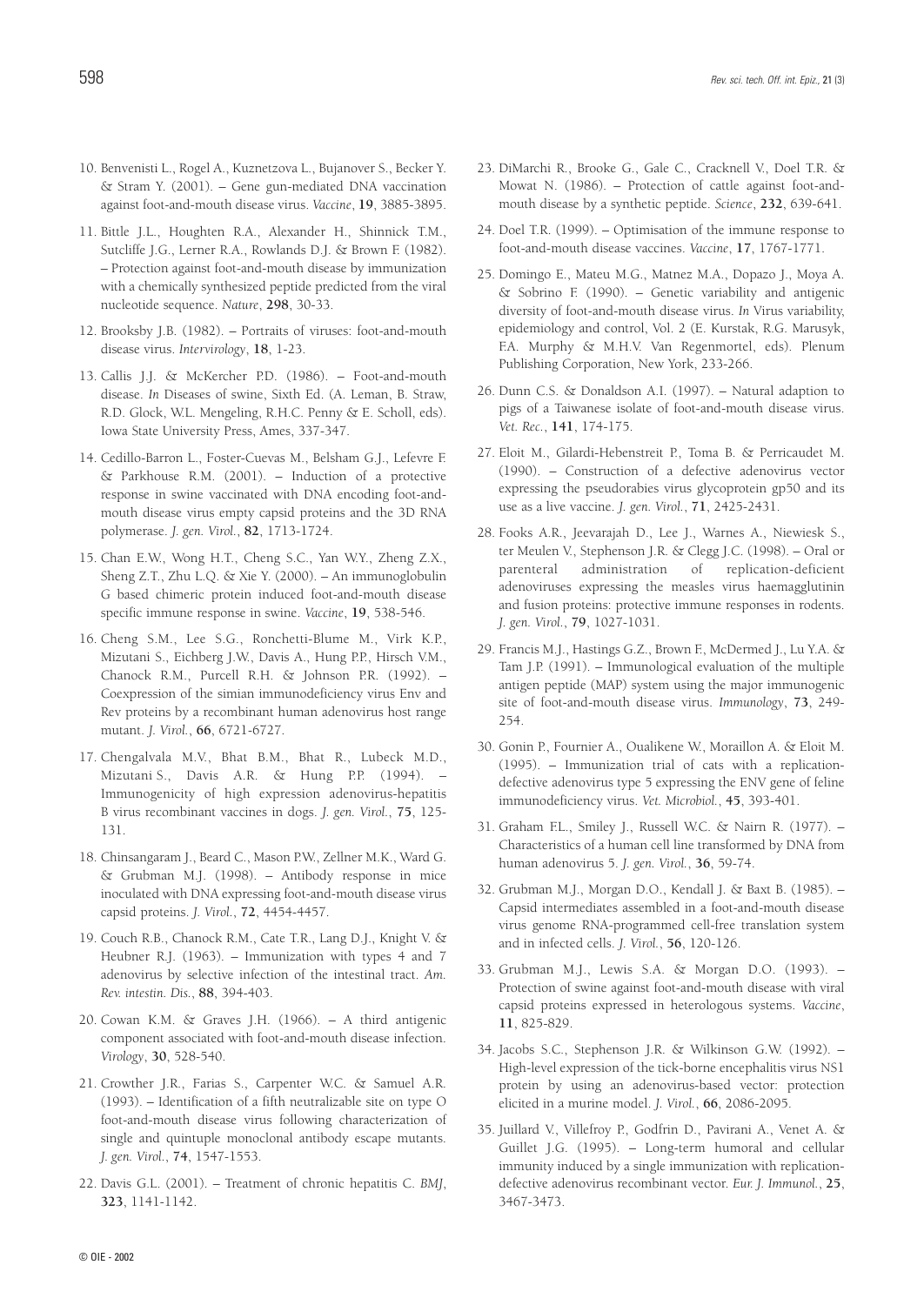- 36. King A.M., Underwood B.O., McCahon D., Newman J.W. & Brown F. (1981). – Biochemical identification of viruses causing the 1981 outbreaks of foot and mouth disease in the UK. *Nature*, **293**, 479-480.
- 37. Kit M., Kit S., Little S.P., DiMarchi R.D. & Gale C. (1991). Bovine herpesvirus-1 (infectious bovine rhinotracheitis virus) based viral vector which expresses foot-and-mouth disease epitopes. *Vaccine*, **9**, 564-572.
- 38. Kitching R.P. (1998). A recent history of foot-and-mouth disease. *J. comp. Pathol.*, **118**, 89-108.
- 39. Kitson J.D., Burke K.L., Pullen L.A., Belsham G.J. & Almond J.W. (1991). – Chimeric polioviruses that include sequences derived from two independent antigenic sites of foot-and-mouth disease virus (FMDV) induce neutralizing antibodies against FMDV in guinea pigs. *J. Virol.*, **65**, 3068- 3075.
- 40. Kleid D.G., Yansura D., Small B., Dowbenko D., Moore D.M., Grubman M.J., McKercher P.D., Morgan D.O., Robertson B.H. & Bachrach H.L. (1981). – Cloned viral protein vaccine for foot-and-mouth disease: responses in cattle and swine. *Science*, **214**, 1125-1129.
- 41. Krebs O., Ahl R., Straub O.C. & Marquardt O. (1993). Amino acid changes outside the G-H loop of capsid protein VP1 of type O foot-and-mouth disease virus confer resistance to neutralization by antipeptide G-H serum. *Vaccine*, **11**, 359- 362.
- 42. Lewis S.A., Morgan D.O. & Grubman M.J. (1991). Expression, processing, and assembly of foot-and-mouth disease virus capsid structures in heterologous systems: induction of a neutralizing antibody response in guinea pigs. *J. Virol.*, **65**, 6572-6580.
- 43. Logan D., Abu-Ghazaleh R., Blakemore W., Curry S., Jackson T., King A., Lea S., Lewis R., Newman J., Parry N., Rowlands D., Stuart D. & Fry E. (1993). – Structure of a major immunogenic site on foot-and-mouth disease virus. *Nature*, **362**, 566-568.
- 44. Lubeck M.D., Davis A.R., Chengalvala M., Natuk R.J., Morin J.E., Molnar-Kimber K., Mason B.B., Bhat B.M., Mizutani S., Hung P.P. & Purcell R.H. (1989). – Immunogenicity and efficacy testing in chimpanzees of an oral hepatitis B vaccine based on live recombinant adenovirus. *Proc. natl Acad. Sci. USA*, **86**, 6763-6767.
- 45. Mateu M.G., Camarero J.A., Giralt E., Andreu D. & Domingo E. (1995). – Direct evaluation of the immunodominance of a major antigenic site of foot-andmouth disease virus in a natural host. *Virology*, **206**, 298-306.
- 46. Mayr G.A., Chinsangaram J. & Grubman M.J. (1999). Development of replication-defective adenovirus serotype 5 containing the capsid and 3C protease coding regions of footand-mouth disease virus as a vaccine candidate. *Virology*, **263**, 496-506.
- 47. Mayr G.A., O'Donnell V., Chinsangaram J., Mason P.W. & Grubman M.J. (2001). – Immune responses and protection against foot-and-mouth disease virus (FMDV) challenge in swine vaccinated with adenovirus-FMDV constructs. *Vaccine*, **19**, 2152-2162.
- 48. Meloen R.H., Casal J.I., Dalsgaard K. & Langeveld J.P. (1995). – Synthetic peptide vaccines: Success at last. *Vaccine*, **13**, 885- 886.
- 49. Moraes M.P., Mayr G.A., Mason P.W. & Grubman M.J. (2002). – Early protection against homologous challenge after a single dose of replication-defective human adenovirus type 5 expressing capsid proteins of foot-and-mouth disease virus (FMDV) strain A24. *Vaccine*, **20**, 1631-1639.
- 50. Mulcahy G., Gale C., Robertson P., Iyisan S., DiMarchi R.D. & Doel T.R. (1990). – Isotype responses of infected, virusvaccinated and peptide-vaccinated cattle to foot-and-mouth disease virus. *Vaccine*, **8**, 249-256.
- 51. Mulcahy G., Pullen L.A., Gale C., DiMarchi R.D. & Doel T.R. (1991). – Mouse protection test as a predictor of the protective capacity of synthetic foot-and-mouth disease vaccines. *Vaccine*, **9**, 19-24.
- 52. Mulcahy G., Reid E., DiMarchi R.D., Gale C. & Doel T.R. (1992). – Maturation of functional antibody affinity in animals immunised with synthetic foot-and-mouth disease virus. *Res. vet. Sci.*, **52**, 133-140.
- 53. Nargi F., Kramer E., Mezencio J., Zamparo J., Whetstone C., Van Regenmortel M.H., Briand J.P., Muller S. & Brown F. (1999). – Protection of swine from foot-and-mouth disease with one dose of an all-D retro peptide. *Vaccine*, **17**, 2888- 2893.
- 54. Office International des Epizooties (OIE) (2001). Foot and mouth disease. *In* International animal health code: mammals, birds and bees, Tenth Ed. OIE, Paris, 63-75.
- 55. Papp Z., Middleton D.M., Mittal S.K., Babiuk L.A. & Baca-Estrada M.E. (1997). – Mucosal immunization with recombinant adenoviruses: induction of immunity and protection of cotton rats against respiratory bovine herpesvirus type 1 infection. *J. gen. Virol.*, **78**, 2933-2943.
- 56. Pfaff E., Mussgay M., Bohm H.O., Schulz G.E. & Schaller H. (1982). – Antibodies against a preselected peptide recognize and neutralize foot and mouth disease virus. *EMBO J.*, **1**, 869-874.
- 57. Pluimers F.H., Akkerman A.M., van der Wal P., Dekker A. & Bianchi A. (2002). – Lessons from the foot and mouth disease outbreak in the Netherlands in 2001. *In* Foot and mouth disease: facing the new dilemmas (G.R. Thomson, ed.). *Rev. sci. tech. Off. int. Epiz.*, **21** (3), 711-721.
- 58. Prevec L., Schneider M., Rosenthal K.L., Belbeck L.W., Derbyshire J.B. & Graham F.L. (1989). – Use of human adenovirus-based vectors for antigen expression in animals. *J. gen. Virol.*, **70**, 429-434.
- 59. Prevec L., Campbell J.B., Christie B.S., Belbeck L. & Graham F.L. (1990). – A recombinant human adenovirus vaccine against rabies. *J. infect. Dis.*, **161**, 27-30.
- 60. Ragot T., Finerty S., Watkins P.E., Perricaudet M. & Morgan A.J. (1993). – Replication-defective recombinant adenovirus expressing the Epstein-Barr virus (EBV) envelope glycoprotein gp340/220 induces protective immunity against EBV-induced lymphomas in the cottontop tamarin. *J. gen. Virol.*, **74**, 501-507.